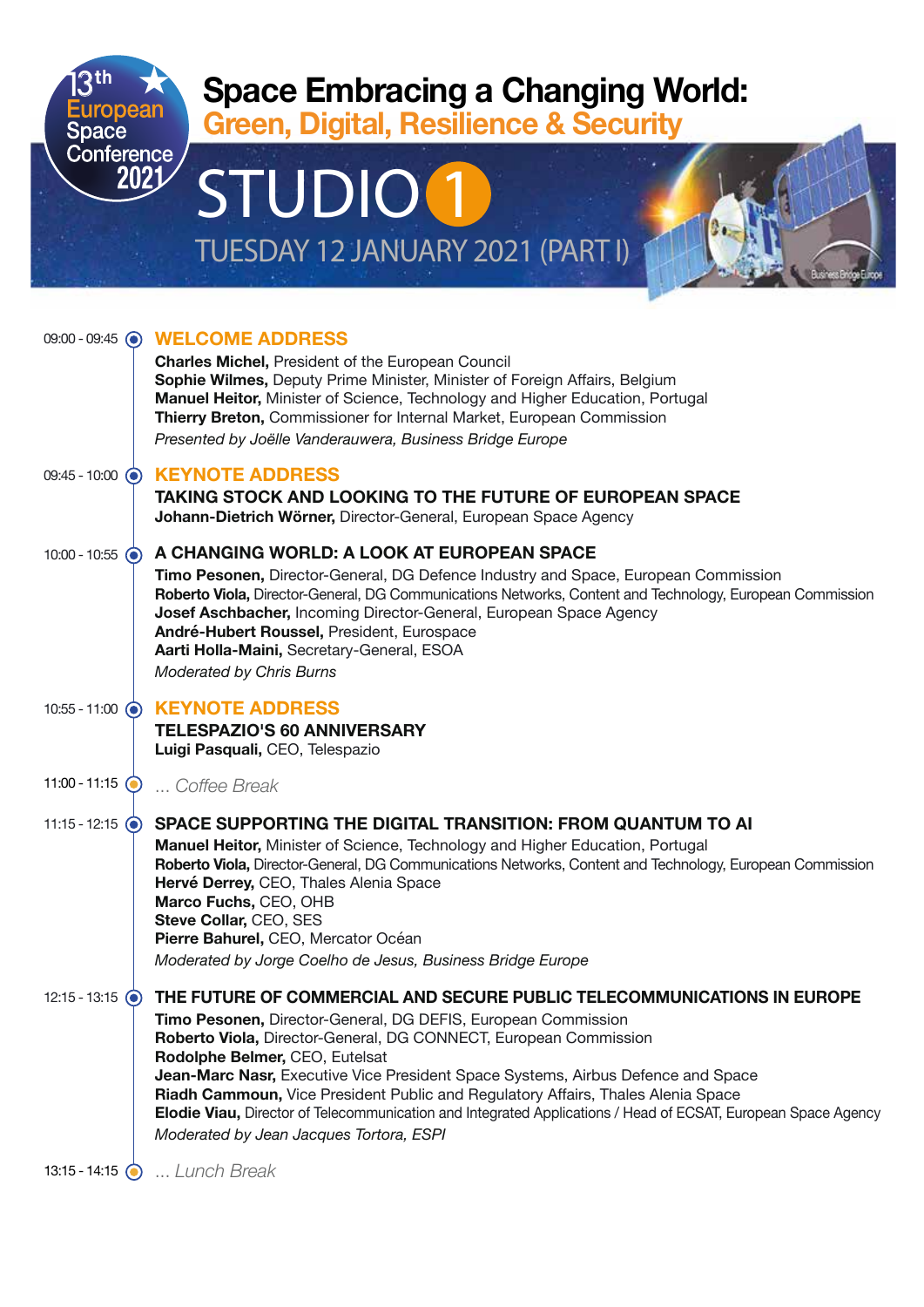

|                          | 04:15 - 14:35 @ SPECIAL ADDRESS                                                                                                                                                                                                                                                                                                                                            |
|--------------------------|----------------------------------------------------------------------------------------------------------------------------------------------------------------------------------------------------------------------------------------------------------------------------------------------------------------------------------------------------------------------------|
|                          | Mariya Gabriel, Commissioner for Innovation, Research, Culture, Education and Youth, European Commission                                                                                                                                                                                                                                                                   |
| 14:40 - 14:55 $\odot$    | <b>SPECIAL ADDRESS</b>                                                                                                                                                                                                                                                                                                                                                     |
|                          | Ambroise Fayolle, Vice President, European Investment Bank                                                                                                                                                                                                                                                                                                                 |
| 15:00 - 16:00 $\odot$    | EUROPEAN NEW SPACE: HOW TO DO INNOVATIVE AND COMPETITIVE SPACE<br><b>BUSINESS ON THE OLD CONTINENT?</b><br>Alain Godard, Chief Executive, European Investment Fund<br>Eric Morel de Westgaver, Director of Industry, Procurement and Legal Services, ESA<br>Ricardo Conde, President, PT Space<br>Sabine Klauke, Head of Engineering, Airbus Defence and Space             |
|                          | Morena Bernardini, Vice-President Strategy, ArianeGroup                                                                                                                                                                                                                                                                                                                    |
|                          | Moderated by Jack Parrock                                                                                                                                                                                                                                                                                                                                                  |
| $16:00 - 16:15$          | Coffee Break                                                                                                                                                                                                                                                                                                                                                               |
| 16:15 - 17:15 $\odot$    | <b>ACCESS TO SPACE: INNOVATION AND INTERNATIONAL CHALLENGES</b>                                                                                                                                                                                                                                                                                                            |
|                          | Matthias Petschke, Director Space, DG DEFIS, European Commission<br>Daniel Neuenschwander, Director of Space Transportation, ESA<br>Stéphane Israël, CEO, Arianespace<br>Chris Larmour, CEO, Orbex<br>Hugo Costa, Member of the Board, Portugal Space<br>Moderated by Jorge Coelho de Jesus, Business Bridge Europe                                                        |
| 17:15 - 18:15 $\odot$    | SPACE DATA AND DOWNSTREAM APPLICATIONS: A TOOL FOR THE MODERNISATION<br>OF EUROPE'S ECONOMY                                                                                                                                                                                                                                                                                |
|                          | Rodrigo da Costa, Executive Director, GSA<br>Evert Dudok, Executive Vice-President Connected Intelligence, Airbus Defence & Space<br>Vincent-Henri Peuch, Director of Copernicus Atmosphere Monitoring Service, ECMWF<br>Gregoire Berry, Business Development Director, Serco Europe<br>Gard Ueland, Chairman, Galileo Services<br>Moderated by Jean-Jacques Tortora, ESPI |
| 18:15 - 18:30<br>$\odot$ | <b>CLOSING KEYNOTE</b>                                                                                                                                                                                                                                                                                                                                                     |

**Martina Hirayama,** State Secretary for Education, Research and Innovation, (SERI) Switzerland **Pascale Ehrenfreund,** President, International Astronautical Federation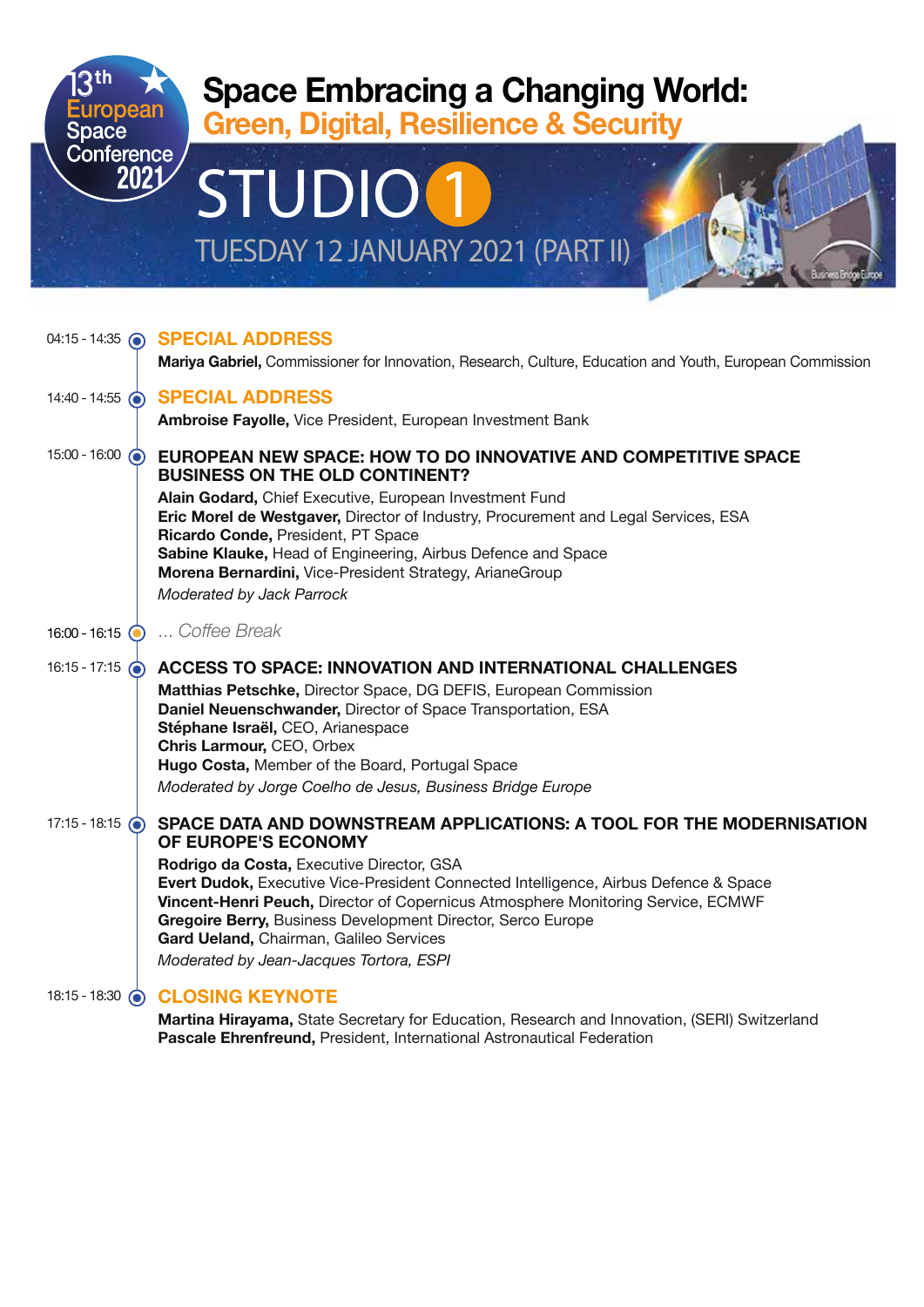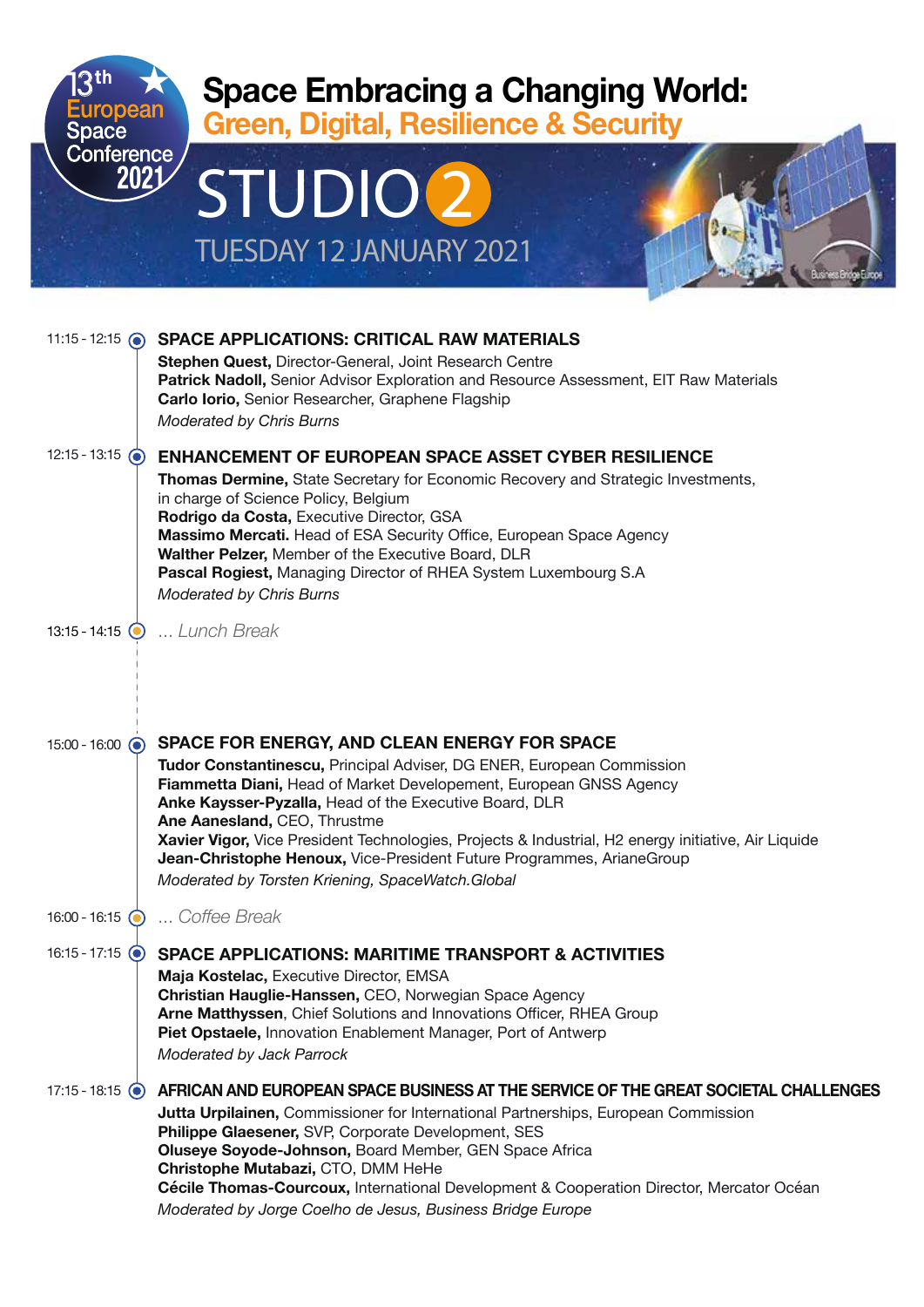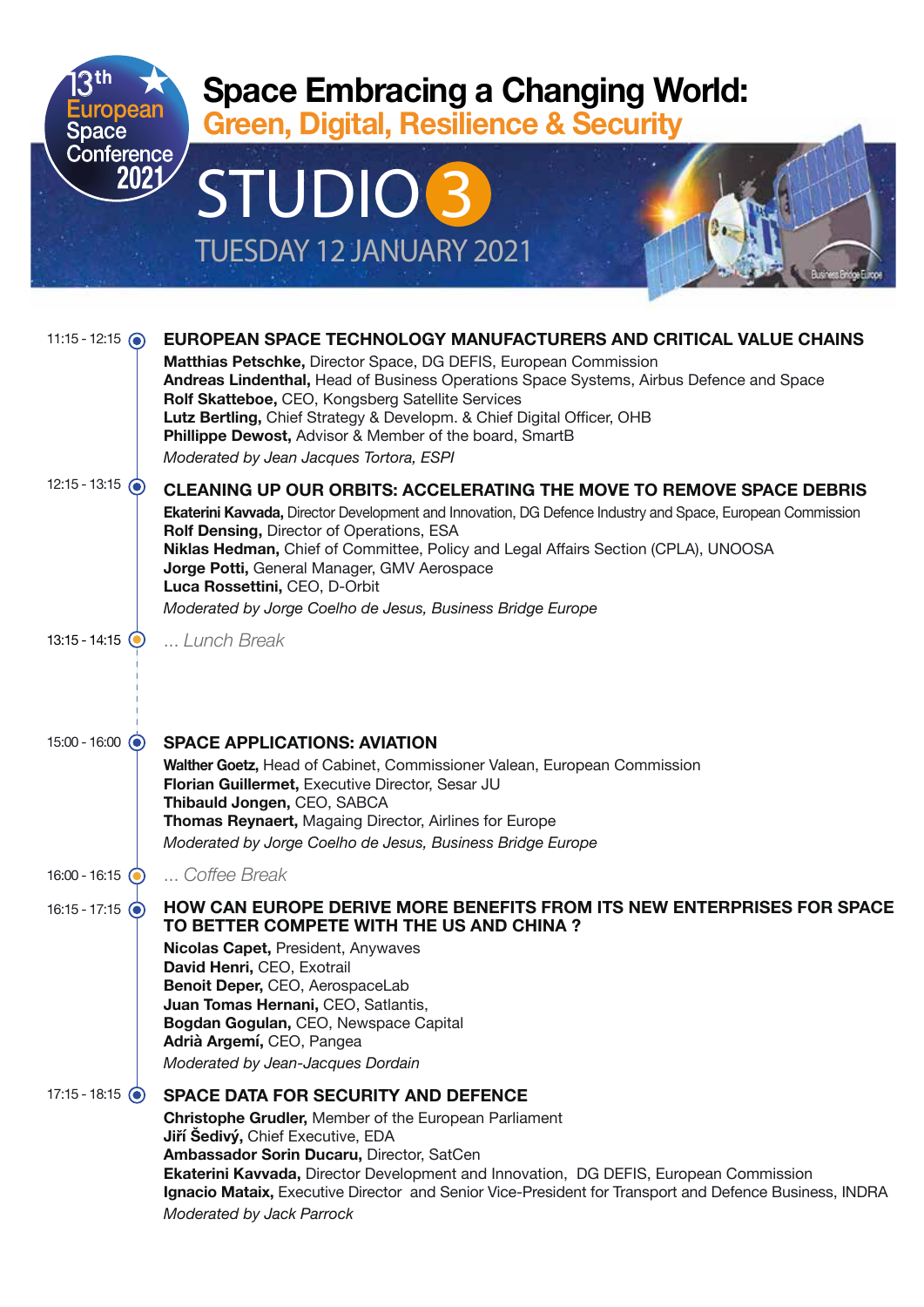